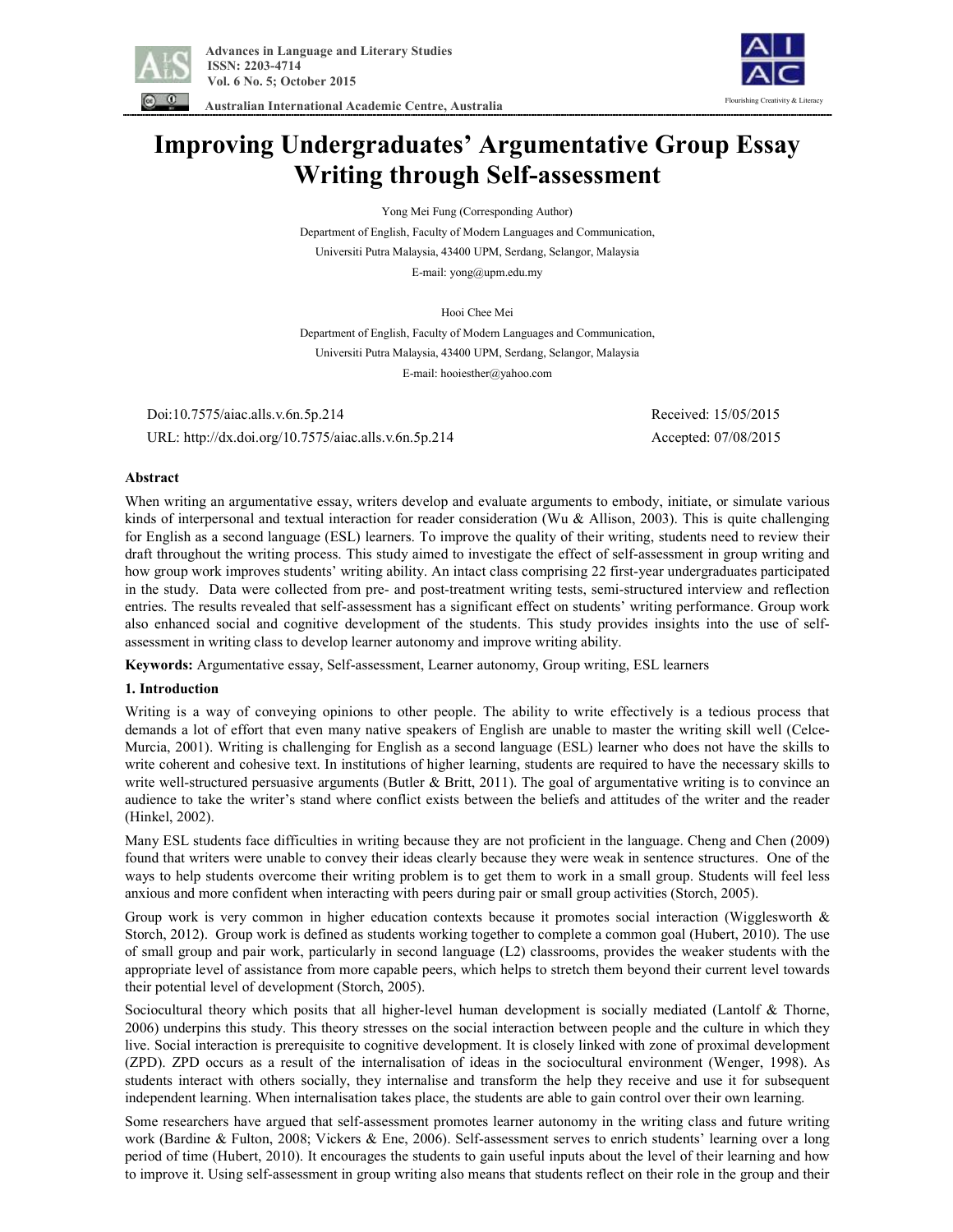learning process to provide self-improvement (Hubert, 2010). Students diagnose their own weaknesses and improve their writing performance as well as assess their own writing (Nimehchisalem et al., 2014). This practice promotes continuous assessment of students' writing to raise awareness of their different levels of abilities (Nielsen, 2012).

Literature on self-assessment reveals that studies mostly used observation and action research (Hubert, 2010; Lam, 2010; Nielsen, 2012). In Hubert's (2010) study on grade 6 students, she found that the students were able to reflect on both good and bad written work and their own development through self-assessment. Lam (2010)

found that through self-assessment EFL undergraduates' motivation and interest in writing increased, less proficient students' linguistics awareness was enhanced and writing strategies were monitored. Khodadady and Khodabakhshzade's experimental study (2012) revealed that portfolio and self-assessment have significant effects on self-regulation and writing ability of Iranian English major undergraduates. Nielsen (2012) proposes a theoretical framework for self-assessment methods in writing class as well as summary of common practices and strategies of selfassessment for effective classroom use. Nimehchisalem et al. (2014) developed a comprehensive self-assessment checklist to evaluate ESL undergraduates' argumentative essay. Nielsen (2012) states that to test the many theories of the effect of self-assessment on student writing outcomes, additional studies of self-assessment practices using experimental methods should be conducted in future research. This study is a response to the call for more investigation on self-assessment.

The objectives of this study are to examine the effect of self-assessment on writing performance and group work in developing students' writing ability. This study seeks to answer the following research questions:

- 1. What is the effect of self-assessment on students' writing performance?
- 2. How does group work improve students' writing ability?

# **2. Methodology**

# *2.1 Participants*

The participants of this study consisted of 22 first-year undergraduates who were enrolled in an expository writing course in a public university. There were 17 females and five males. Their age ranged from 20 to 21 years old. All of them were Malaysians except for one who was an international student. They were of intermediate level of language proficiency, Bands 3 and 4, based on the Malaysian University English Test (MUET). Bands 1 and 2 are low level language proficiency, while Bands 5 and 6 are advanced level language proficiency.

In the first half of the course, the students were taught the elements of paragraph and essay writing, as well as different types of essays; for instance, comparison and contrast, cause-effect and argumentative essays. In the second half, the students were required to write an argumentative essay which was part of their graded 20% assignment. The class met twice a week over one semester (14 weeks). The first meeting was a two-hour lesson and the second meeting was an hour lesson. The students were assigned to work in groups of three except for two groups who worked in pairs to write the argumentative essay. The grouping was done by the instructor cum researcher to ensure that the groups consisted of students of mixed ability.

#### *2.2 Data Collection Methods*

Quasi-experimental design was adopted in this study. It involved quantitative and qualitative data collection methods in an intact class. The quantitative data were collected from pre- and post-treatment argumentative essays which were done individually. The topics were different for both essays. In this study, the term pre- and post-treatments is used interchangeably with pre-and post-tests.

For the treatment, the whole class brainstormed and decided on one argumentative topic to write in their assigned group. Self-assessment checklist was distributed to evaluate their progress at the planning, drafting and revision stages. The checklist was adapted from Nimehchisalem et al. (2014) which was divided into three main sections, namely **Before Writing** (seven items), **While Writing** (seven items) and **After Writing** (nine items) (see Appendix A). It was used by the students in their groups to assess their essay by ticking the items they had fulfilled in the checklist and items which they missed out while drafting their argumentative essay. The checklist was colour-coded to differentiate the various stages of writing as they assessed their draft each week. The students took a week to plan, two weeks to draft and one week to revise their final draft.

Semi-structured interview was conducted to obtain the students' feedback on the use of the self-assessment checklist, group work and peer review feedback. The respondents were selected based on a voluntary basis. The interview was conducted individually with 12 students to enable them to express their views freely. The researcher has better control over the types of information received because she can probe to elicit more information (Creswell, 2014). Each interview took approximately 20 to 25 minutes.

The students were asked to write four reflection entries individually to record what they have learned from using the self-assessment checklist and writing in a group. The students wrote about the benefits of the self-assessment checklist in the first reflection. In the second reflection, the students were asked whether they liked working in a group and the reasons. For the third reflection, the students commented on what they learned from their group members. In the final reflection, they reflected on how they have improved in their writing.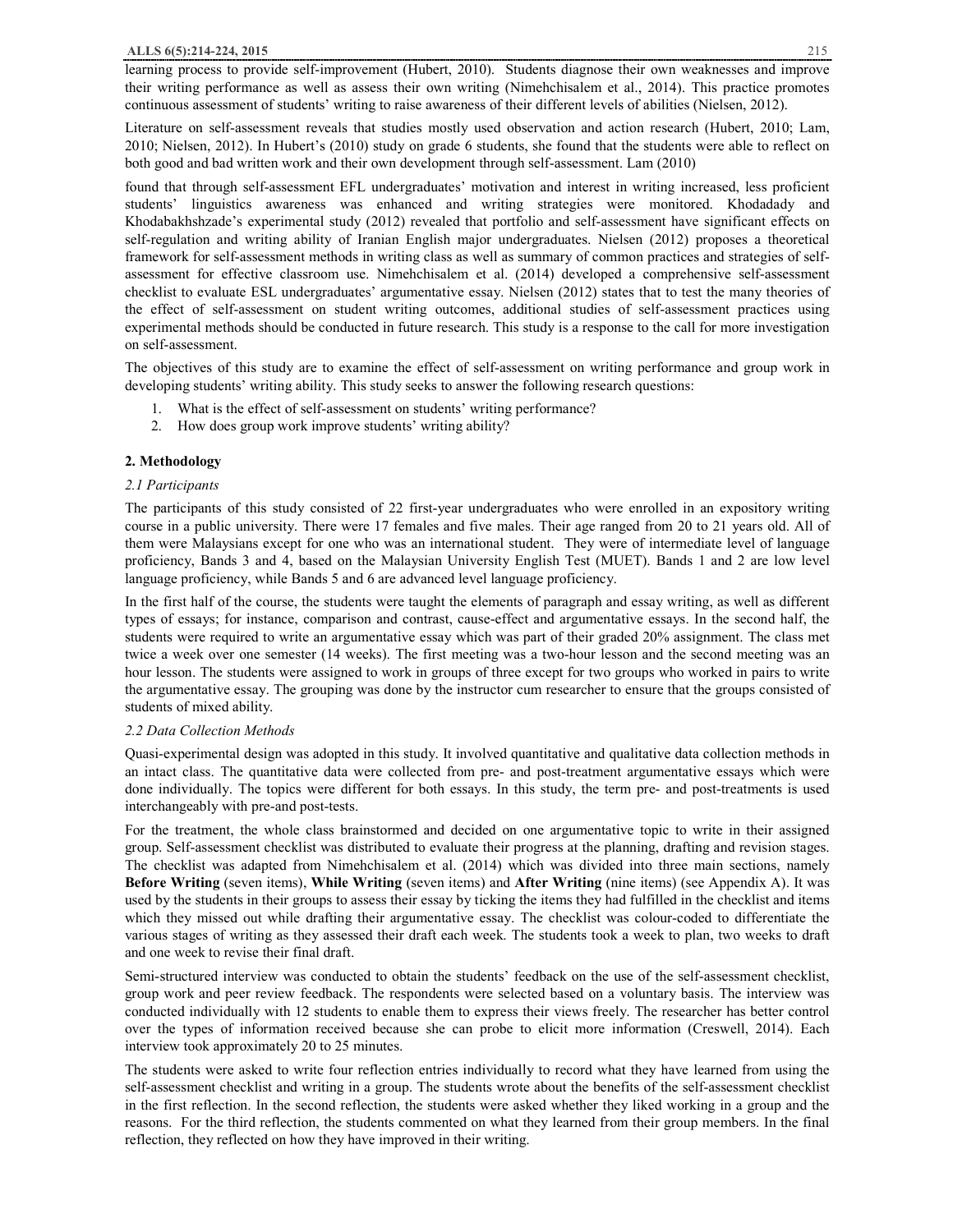# *2.3 Research Procedure*

In week 2, the instructor explained about the research to the class to obtain their consent. A pre-treatment writing task was administered in the same week. The title of the argumentative essay was "Facebook is a platform for establishing relationships. Take a position on this statement." The students were given one hour to complete the task.

The treatment period commenced in week 8. The students worked in groups to brainstorm and plan the outline for the argumentative essay entitled "College education is not enough for finding a well-paid job. Take a position on this statement." In the second meeting of week 8, they assessed their outline using the checklist for **Before Writing** stage. Then they made the appropriate changes based on what was lacking.

In week 9, they wrote their first draft in the first meeting of the 2-hour class. In the second meeting, they used a fresh checklist to assess the **While Writing** stage. In the self-assessment checklist, they would tick against the items that they had fulfilled and those which were pending. They made the appropriate changes and modification to the draft by referring to the checklist criteria. The first reflection on the self-assessment checklist was given to the students to write at their leisure.

In week 10, during the first class meeting, the students exchanged their second draft with peers from the other groups. The students were required to comment and to give suggestions to improve their draft. They used a peer review worksheet and occasionally referred to the self-assessment checklist as a guide. This exercise allowed the students to provide immediate feedback. After getting the feedback, the groups read through the comments thoroughly and revised their second draft. They continued their revision in the second meeting and used a new unmarked self-assessment checklist to assess the third draft for **While Writing** stage. At the end of the week, they submitted their third draft to the instructor for teacher feedback. The second reflection on group work was assigned.

At the beginning of week 11, the instructor handed back the students' drafts with her comments for them to work on their final draft. The students used a different colour-coded checklist for final checking in **After Writing** stage to edit and proofread their draft. The third reflection about what they learned from their group members was assigned.

In week 12, the students submitted the final product. The last reflection was given to them to reflect on how they have improved in their writing. The post-treatment essay entitled "Online dating is a basis for relationships. Take a position on this." was assigned in week 13. The semi-structured interview was conducted in week 14.

# *2.4 Data Analysis*

The students' pre- and post-treatment essays were evaluated using Jacobs, Zingraf, Wormuth, Hartfiel, and Hughey's ESL Composition Profile (1981) which consists of five dimensions. These dimensions helped the instructor to grade the students' argumentative essays on content, organisation, vocabulary, language use, and mechanics. The quantitative data were analysed using Statistical Package for Social Sciences (SPSS) version 21. Paired sample t-test was used to test the significance of difference between the students' pre-treatment essay and post-treatment essay scores. The significance level was set at .05 for both essays.

Qualitative data from students' reflection entries and semi-structured interview responses were categorised into common themes.

# **3. Results and Discussion**

# *3.1 Quantitative Data from Pre- and Post-tests*

To answer the first research question, the students' argumentative pre-treatment essay scores were compared with the post- treatment scores (see Table 1). The results show that the students improved in their writing because there is quite a huge mean difference between the pre-test scores (70.86) and post-test scores (75.05) which is 4.18.

| Tuble 1. Descriptive statistics for pre- and post-test secres |                                    |                    |    |                |                 |  |  |
|---------------------------------------------------------------|------------------------------------|--------------------|----|----------------|-----------------|--|--|
|                                                               |                                    | Mean (upon $100$ ) | N  | Std. Deviation | Std. Error Mean |  |  |
| Pair 1                                                        | <b>Overall Marks for Pre-test</b>  | 70.8636            | 22 | 9.78967        | 2.08716         |  |  |
|                                                               | <b>Overall Marks for Post-test</b> | 75.0455            | 22 | 7.36450        | 1.57012         |  |  |

Table 1. Descriptive statistics for pre- and post-test scores

From Table 1, the result of the within group comparison indicates that the students' post-test  $(M = 75.05, SD = 7.36)$  is considerably higher than their pre-test  $(M = 70.86, SD = 9.79)$ . The significance of the mean difference between the students' scores in the pre-treatment essay and post-treatment essay was run (see Table 2).

Table 2. Paired samples t-test results

|        |                                                                         | Mean       |          | df | Sig. (2-tailed) |
|--------|-------------------------------------------------------------------------|------------|----------|----|-----------------|
| Pair 1 | <b>Overall Marks for Pre-test</b><br><b>Overall Marks for Post-test</b> | $-4.18182$ | $-4.348$ |    | .000            |

\* Correlation is significant at the .05 level (2-tailed)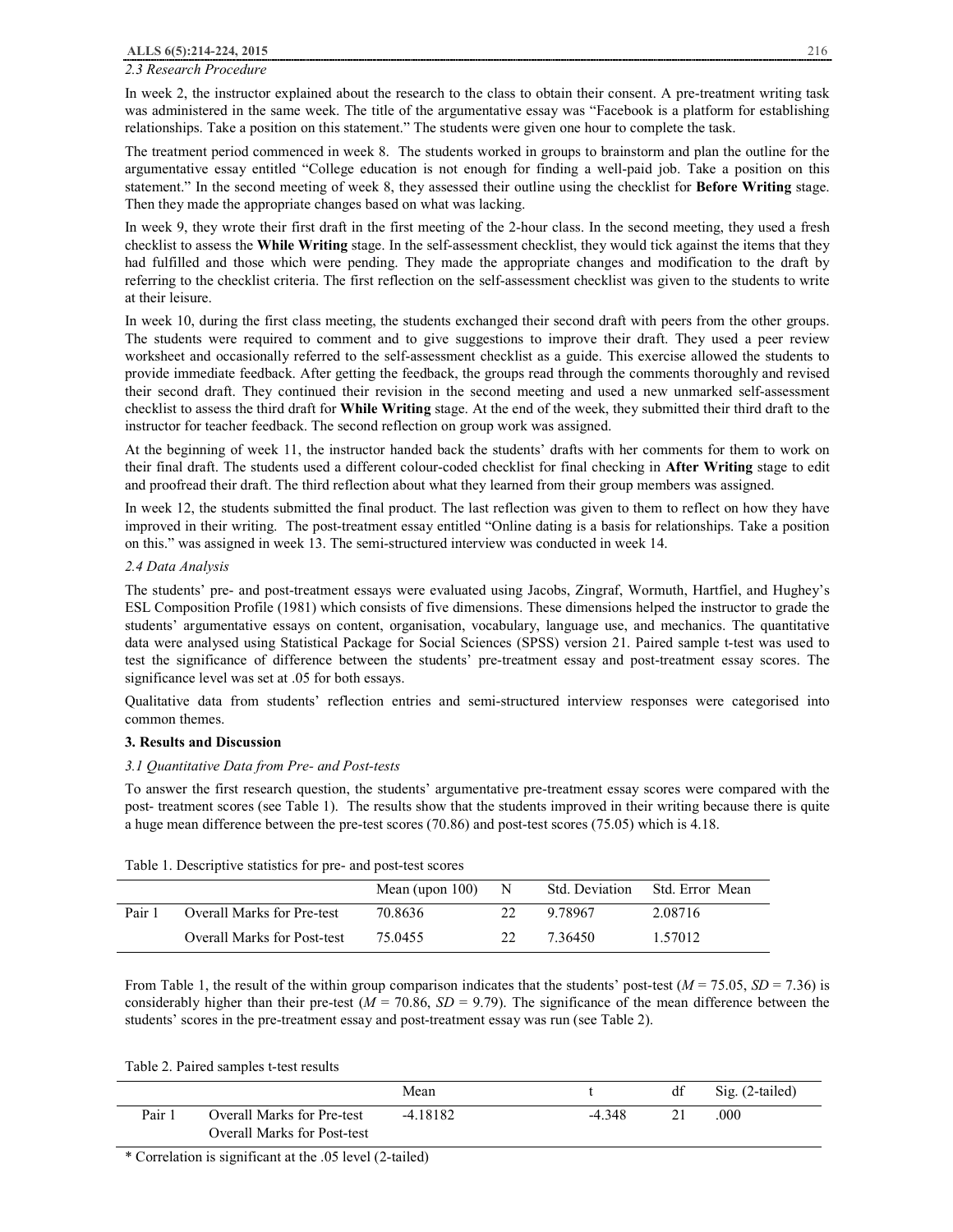Table 2 shows that the mean difference of 4.18 between the pre-test and post-test scores is statistically significant, (21)  $= 4.35$ ,  $p = .00$ . Thus, the result proves that the self-assessment improved the students' writing performance. This finding is similar to Khodadady and Khodabakhshzade's study (2012) which revealed that portfolio and self-assessment not only make learners autonomous in writing, but also improved their writing ability.

Analysis of the five dimensions (content, organisation, vocabulary, language use, and mechanics) was carried out to investigate whether self-assessment has significant effects on the students' argumentative essays. Table 3 shows that the students' pre-test scores for each dimension are significantly lower than their post-test scores.

| <b>Dimensions</b> |                            | Mean    | Std. Deviation |
|-------------------|----------------------------|---------|----------------|
| Pair 1            | Content for Pre-test       | 19.6364 | 2.76966        |
|                   | Content for Post-test      | 20.4545 | 2.82383        |
| Pair 2            | Organisation for Pre-test  | 15.0909 | 2.50541        |
|                   | Organisation for Post-test | 16.1364 | 1.75378        |
| Pair 3            | Vocabulary for Pre-test    | 15.0909 | 1.99783        |
|                   | Vocabulary for Post-test   | 16.0455 | 1.73143        |
| Pair 4            | Language for Pre-test      | 16.3182 | 2.76692        |
|                   | Language for Post-test     | 17.4091 | 2.48153        |
| Pair 5            | Mechanics for Pre-test     | 4.7273  | .70250         |
|                   | Mechanics for Post-test    | 5.0000  | .00000         |

Table 3. Descriptive statistics for pre- and post-test scores ( $n = 22$ )

The mean difference between the pre-test and post-test scores for each dimension were tested for their statistical significance using paired samples t-test. Table 4 summarises the SPSS output for these tests.

|        |                                                         | Mean       |          | df | $Sig. (2-tailed)$ |
|--------|---------------------------------------------------------|------------|----------|----|-------------------|
| Pair 1 | Content for Pre-test                                    | $-.81818$  | $-1.765$ | 21 | .092              |
|        | Content for Post-test                                   |            |          |    |                   |
| Pair 2 | Organisation for Pre-test<br>Organisation for Post-test | $-1.04545$ | $-4.176$ | 21 | .000              |
| Pair 3 | Vocabulary for Pre-test<br>Vocabulary for Post-test     | $-95455$   | $-3.470$ | 21 | .002              |
| Pair 4 | Language for Pre-test<br>Language for Post-test         | $-1.09091$ | $-5.267$ | 21 | .000              |
| Pair 5 | Mechanics for Pre-test<br>Mechanics for Post-test       | $-.27273$  | $-1.821$ | 21 | .083              |

\* Correlation is significant at the .05 level (2-tailed)

The results show that not all the mean differences between the pre-test and post-test scores for each dimension are statistically significant. There is no significant effect of self-assessment on content and mechanic scores, but there is significant effect of self-assessment on organisation, vocabulary, and language use scores. This is because the differences between the pre-test and post-test scores for organisation  $[t(21) = -4.18, p = .000]$ , vocabulary  $[t(21) = -4.18, p = .000]$ .3.47,  $p = .002$ ], and language use  $[t(21) = .5.27, p = .000]$  are statistically significant since the significant value, *p* is less than .05, This means that organisation, vocabulary and language use of the students' argumentative essays are positively affected by self-assessment.

However, the differences between the pre-test and post-test scores for content  $\left[\frac{t(21)}{=} -1.77, p = .092\right]$  and mechanics  $[t(21) = -1.82, p = .083]$  are not statistically significant since p is more than .05. This could be attributed to the posttreatment essay topic, which was not very familiar to the students, who had no experience in online dating. Thus, they were unable to justify their arguments or express their ideas well in their writing. On the other hand, the students had no problem with mechanics in the pre-test because most of them scored 4 out of the total 5 marks. All of them scored full marks of 5 for mechanics in the post-test. Therefore, there is not much difference between the pre and post-test mechanic scores. The effect size of this study is shown in Table 5.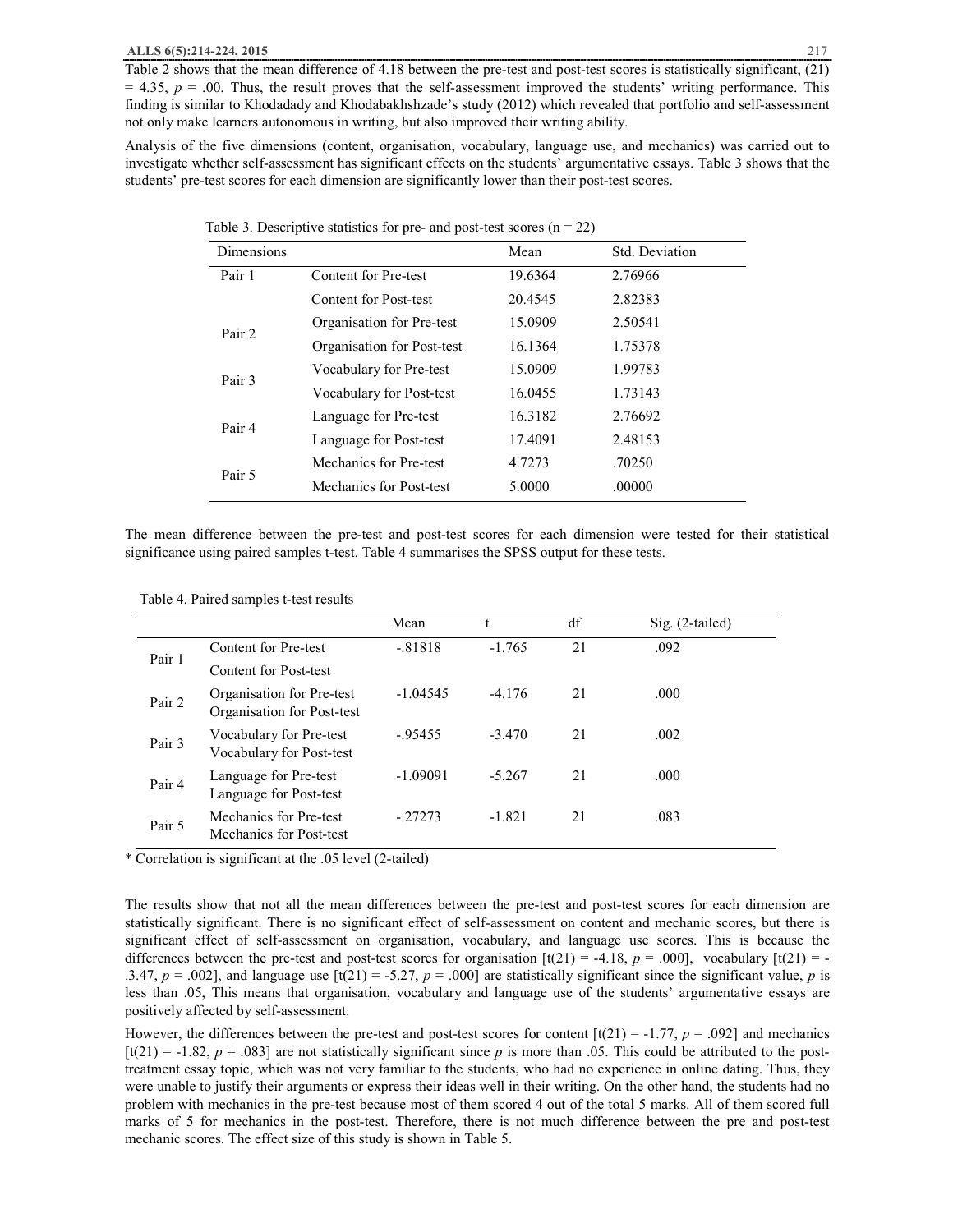#### **ALLS 6(5):214-224, 2015** 218

# Table 5. Effect size (Tests of between-subjects effects)

| Source          | Type III Sum of df<br>Squares |                | Mean Square | F        | Sig. | Partial Eta<br>Squared |
|-----------------|-------------------------------|----------------|-------------|----------|------|------------------------|
| Corrected Model | $.000$ <sup>a</sup>           | $\overline{0}$ |             |          |      | .000                   |
| Intercept       | 123900.045                    |                | 123900.045  | 2284.464 | .000 | .991                   |
| Error           | 1138.955                      | 21             | 54.236      |          |      |                        |
| Total           | 125039.000                    | 22             |             |          |      |                        |
| Corrected Total | 1138.955                      | 21             |             |          |      |                        |

# Dependent Variable: Overall Marks for Post-test

a. R Squared = .000 (Adjusted R  $\cdot$  Squared = .000)

From Table 5, effect size is determined from partial Eta squared. This means that the effect size is very large as the partial Eta squared is .991 (Cohen, 1988). It shows that 99.1% of the change in the overall marks for post-test is caused by self-assessment in group writing.

# *3.2 Qualitative Data from Students' Reflections and Interview Responses*

Qualitative data from students' reflections and interview responses were collected to answer the second research question. Excerpts from the interview responses were transcribed verbatim. The names of the students were pseudonyms. Data were organised according to common themes.

# 3.2.1 Benefits of Group Writing

Data from the students' reflections and interview responses revealed that all of them liked to write in a group. However, one student stated that he has both preferences for writing in a group and individually. He also stated that there are many assignments that require a lot of writing and reading, thus, working individually is more demanding. As Adrian mentioned:

Should the assignments be hard for a single student to do, I would say that I prefer to write in a group. A lack of interest towards certain topics also causes me to look for a group to work with.

Most of the time, Adrian prefers to write alone because it can help him to get the work done quickly. According to him, writing alone enabled him to express what he wanted to say without many obstructions*.*

Nur listed the advantages and disadvantages of working in a group. She wrote in her reflection entry that she was able to share her opinions with her group members and this encouraged her group to choose the best idea for their essay. She also stated that writing in a group reduced the workload as her group divided the tasks. However, working in a group could lead to arguments and dissatisfaction if group members had differing views. Nevertheless, if they have cooperative members in the group, it is possible to write a good essay as the end product.

In his reflection entry, Wai Kin mentioned that writing in a group could generate good questions. When members discussed the topic, they generated many questions for discussion. According to him,

When I discuss about a topic with my friends in group, I can freely ask any question which I have in my mind about any point in the topic and I will get the answer. Similarly, they ask questions.

Haryati, who is less proficient than her group members, concurred with Wai Kin's view. In the interview, she explained that each member would generate different ideas that did not cross her mind. It stimulated her group to think more critically because they had to negotiate and decide which ideas were suitable to be included in the draft. In the process of negotiation, they were actively involved in the construction of new knowledge. She said:

I never thought that completing an essay in a group was way much better than when I do it on my own. We also argue on our ideas, because each of us want to prove that our idea is the best and the most suitable to be used. Besides, we share our thought on this topic which means we are indirectly engaging with the topic given.

Azariah stated that she learned about her group members' culture through group discussions. In her reflection, she wrote that her group members were very tolerant with her as they tried to understand what she wanted to convey although at times there were some misunderstandings. Being a foreign student, she also indicated that she tried to understand cultural differences; hence, learning to accept these differences opened her to a whole new and exciting experience when learning to write in a group. According to her,

My group members are very patient with me when they do not understand the things I want to state until there are some confusions.

I learn to accept cultural differences and it makes me excited to work in a group while writing.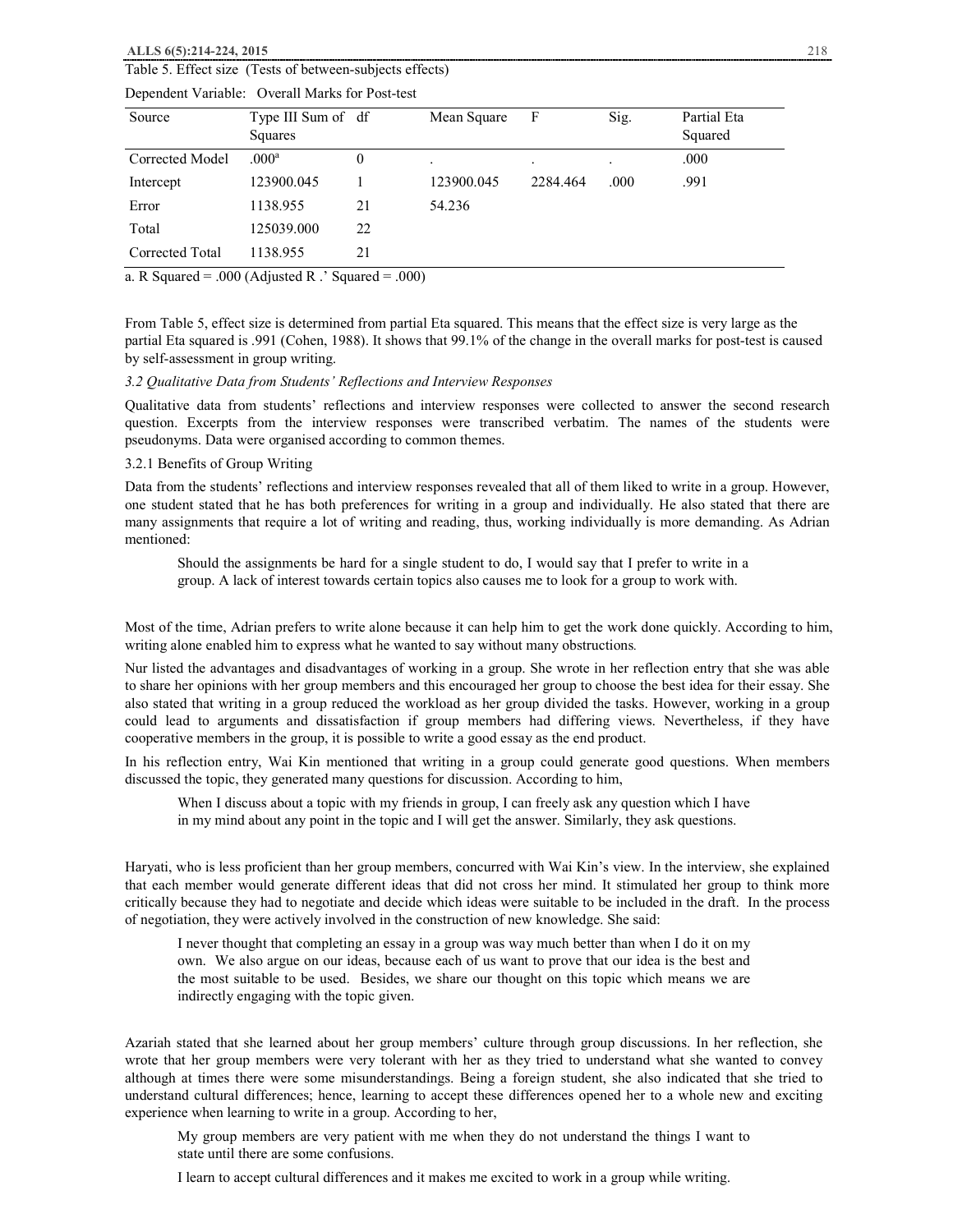Rahman loved doing the assignment with his group members because the work could be completed faster than writing alone. His group also divided their task equally. From his group members, he learned to see things from different perspectives, to be responsible and disciplined. In his reflection, he mentioned:

All of us have different own point of view on a topic. I love writing in group because I managed to learn on my group members ethics in doing a task.

Ili felt that by working in group, she could avoid confusion that arises by referring to her group members. She also needed to have a positive attitude and be open for criticism in order to improve herself. In the interview, she mentioned:

If I do not know anything, I will refer to someone, who knows more than me.

I should not be snobbish, but be humble and open-minded for every comments received in order to improve myself to be better than before.

Sharon, who is a more proficient student, pointed out that after writing in a group she became more aware of the mistakes that she made in the past particularly grammatical mistakes. She explained that her writing has become more comprehensible and relevant to the topic. She also mentioned that her writing is more varied because the group discussion has diversified her thinking. In the interview, Sharon pointed out:

I have certainly improved my critical thinking skills when it comes to creating sentences in my writing and arranging the words for a smooth flow in my writing.

My writing has become more diverse in terms of points as my experience in writing in a group has opened up my mind to various opinions from different people.

She also stated in her reflection that she had good group members as they contributed a lot during the discussion. Coconstruction of knowledge and cognitive development occurred during the discussion because she learned from her group members regarding the style of writing and relevant information related to the topic. She wrote:

My group members made me realise that I should not be complicated in my writing. I should just write in a clear manner.

My group members shocked me by giving us related examples to our essay that we never thought of. This is really great as we are able to look at it in a different angle.

Nurul also agreed with Sharon about contribution from group members. Nurul mentioned that although her group faced a lot of difficulties during the writing process, she realised that she has gained a lot of new knowledge from them at the end. She wrote in her reflection:

I have always loved writing, but at times I tend to lose motivation, as well. My group members always motivate me to write and I learn a lot of new things from them.

In the interview, Nurul responded that she has learned to think from a wider perspective by working in a group. Now, she is able to generate better ideas. This has increased her interest and motivation to write more. She said:

To be frank, I have started to write more than I have had in the past, even not for study purpose.

#### 3.2.2 Functions of Self-assessment in Group Writing

All the students except one person agreed that self-assessment was beneficial to them when they wrote the argumentative essay in groups. In terms of planning the outline, Aida mentioned that self-assessment prepared her to write in different stages, such as before writing, while writing, and after writing. In her reflection entry, she wrote:

It makes the writing become appropriate. Writing starts with brainstorms the idea based on the topic and arranges it accordingly during before writing, while writing, and after writing.

Sharon agreed with Aida. She explained that she could compose the draft better after brainstorming their ideas thoroughly during the planning stage. She also saw improvement in her writing through self-assessment. She wrote in her reflection entry:

For the planning of my essay, at first it was hard for me to understand, after your instructions on how to use the checklist, now, I can do it step-by-step correctly. I see myself improving in my writing using the checklist.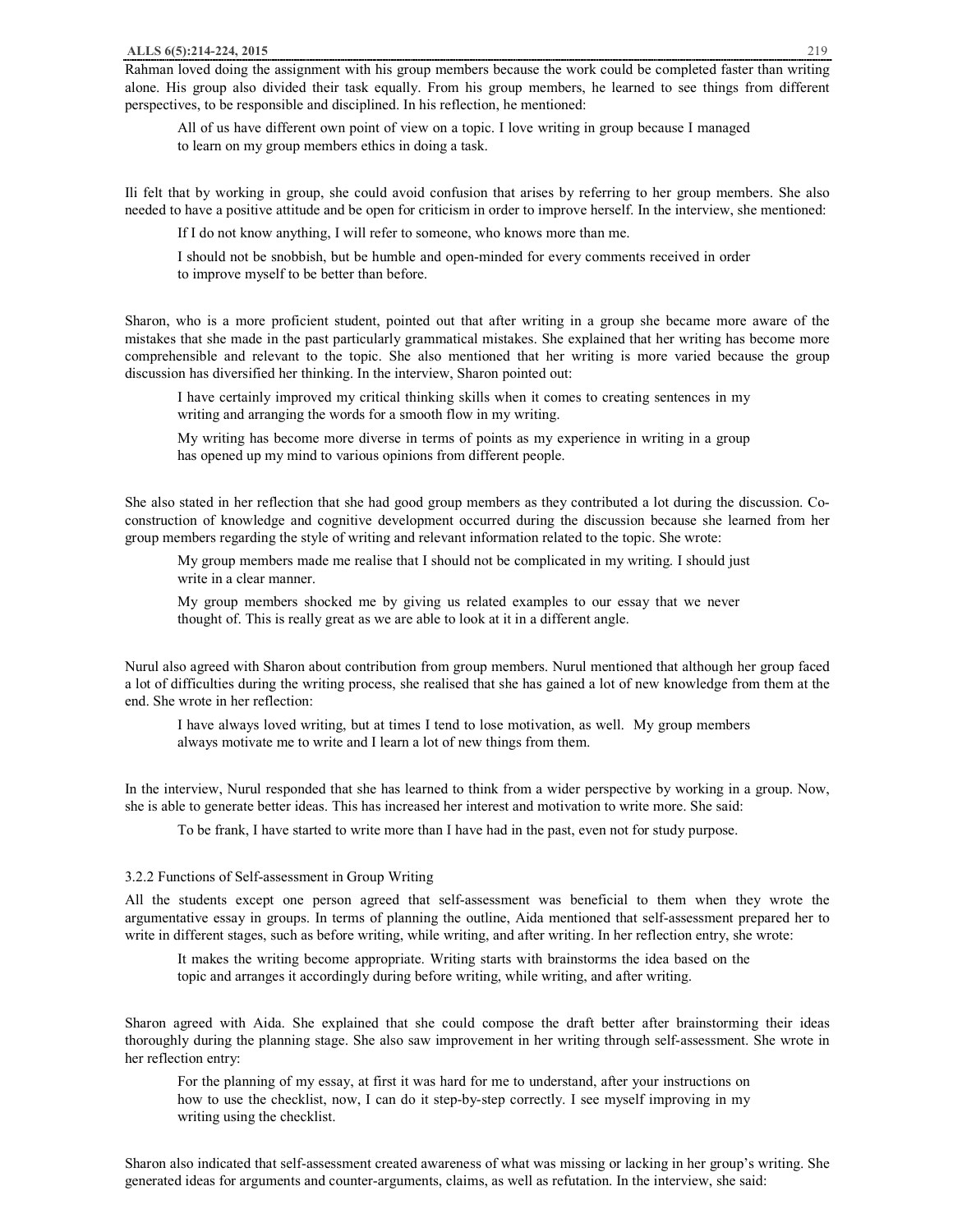Self-assessment checklist can notify me on what is the insufficiency of my writing such as lack of evidence in a paragraph to give a strong and concrete argument based on my opinion in an argumentative essay.

In her reflection entry, Bella stated the items in the self-assessment checklist helped her group to assess if they had provided adequate and sufficient examples for the topic. This also ensured that she had not missed out important features in her writing.

Self-assessment guided me to know which examples and evidence to put in my writing as it has a column for me to check whether I have done the things that I needed to write in the essay.

Mariah mentioned that through self-assessment checklist, she was aware that she needed to acknowledge sources when she wrote the group essay. She avoided plagiarism because she knew that it was unethical and unacceptable practice at the university. In her reflection, she stated:

I will make sure that my points are not plagiarizing other people's works. As we all are aware, plagiarizing is a wrong action and can get you penalized.

Sharon did not know that she needed to acknowledge the authors when she cited people's work. Through her group members, she learned how to cite using American Psychological Association (APA) style. In the interview, she mentioned:

Normally, I will not acknowledge sources although I refer to works from different people. I did not know the importance of it. I learn all of these citations especially APA from my group members.

According to Adrian, self-assessment assisted his group to ensure that there was coherence and cohesion in their writing. This made their draft more comprehensible. He also explained that before checking the draft using the checklist, he did not know that he needed to use transitions markers. After using the checklist, he realised the importance of transitions to provide a better flow for the readers. He mentioned in the interview:

This is very significant as it will make the essay more reader-friendly.

Without the correct usage of transitions, I believe certain readers will get lost while reading an essay. Therefore, I strongly believe that the checklist did guide our writing process.

Mariah agreed with Adrian's view. In her interview response, she mentioned that self-assessment was very useful in the writing process. It aided her group in producing an essay that flowed smoothly. She said:

Without any doubt, it had made our writing process move smoothly.

Adrian also stated that self-assessment heightened the awareness of their grammatical mistakes. By going through the checklist, they were able to detect the mistakes they made in their writing. In the interview, he stated:

There were times when my group and I did not realise the mistakes in our writing. After using the checklist, the mistakes were identified.

Self-assessment also served as a practice for students to gauge their strengths and weaknesses as writers and to allow room for growth. Arvin mentioned in the interview that self-assessment was useful because it improved their group's editing and proofreading skills. It also guided their writing process; therefore, he felt that their group writing was successful.

It allows us to review our strengths and weaknesses as a writer to see how we can continue to grow.

Without the checklist, I do not think we are able to produce a better essay. It is a guide for us to know what we should have in the essay and it also reminds us to proofread our essay every now and then, thus the group project is successful.

As self-assessment was used in group writing for b**efore writing, while writing** and a**fter writing** stages to scrutinise their written work, it guided his group to stay on track. In his reflection, Arvin mentioned:

It record moments of uncertainty.... therefore, having self-assessment checklist helps us to get on track where we stopped.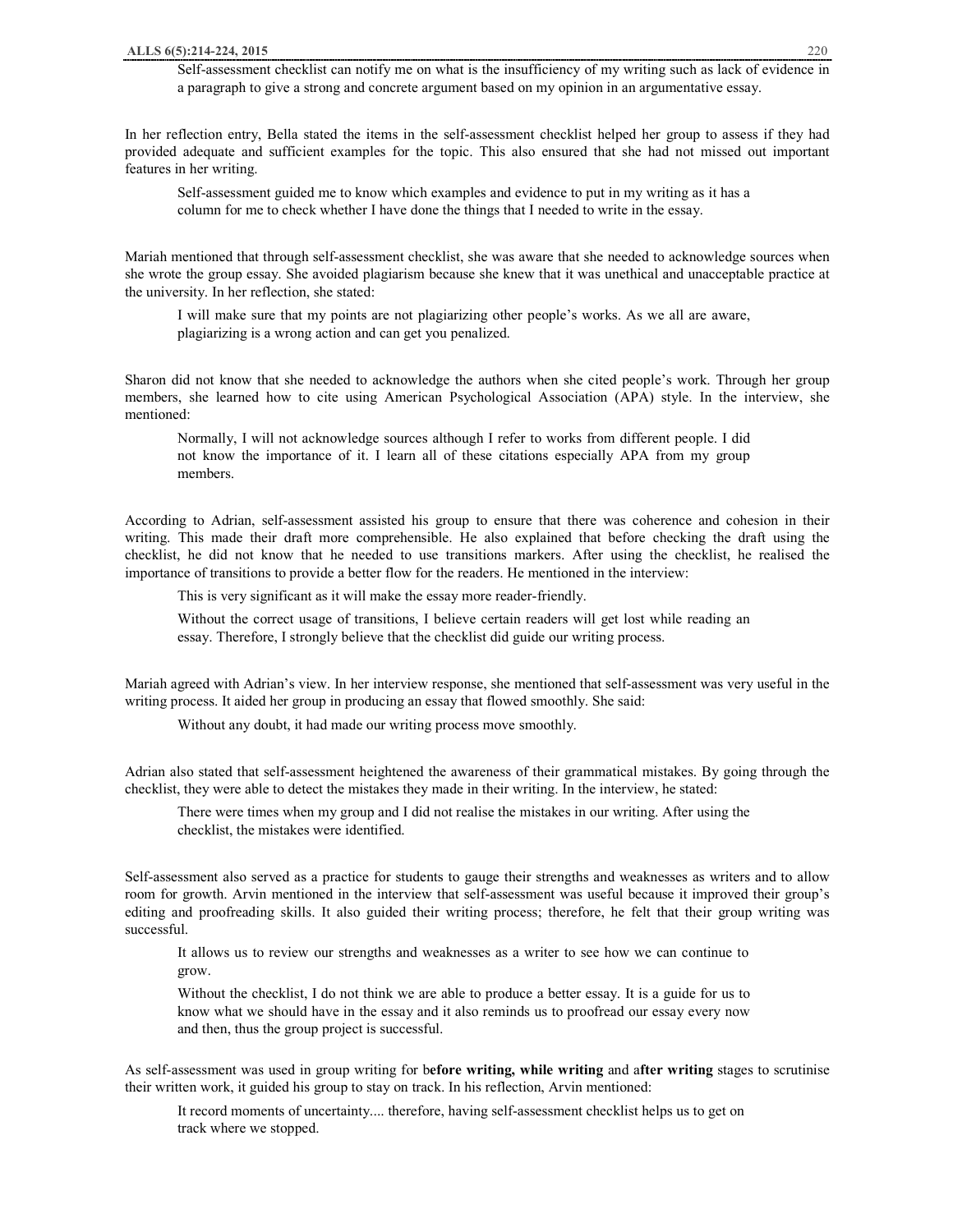Self-assessment was useful for the students to plan their outline and provide evidence to justify their arguments. It also created awareness of what was missing or lacking and acknowledging sources in their writing. Students were also conscious of coherence and cohesion, as well as grammatical mistakes.

3.2.3 Importance of Peer Review Feedback

All of the students except for one claimed that peer review feedback was helpful for group writing. Peer review feedback was important for the students to check whether their introduction was attention-grabbing with a proper thesis statement. According to Sharon, the feedback made her group realise that their writing needed to be reader-friendly. In the interview, she stated:

We did not know how to make the introduction interesting or how to improve our writing to cater for the readers to understand the content. Through peer review feedback, it helped to make our writing more proper.

Adrian explained that his group members were unaware that they did not provide adequate examples in their draft; the feedback was useful for them to construct a more comprehensive essay. They also clarified with the group who provided the feedback for confirmation.

We lack statistics and numbers. Because of their feedback, we tried to improve our essays. The feedback was easy to respond to. I will go back to the group to double check.

Wai Kin stated that the feedback provided useful tips. He explained that after his group completed their outline, they were fully satisfied with it. They thought that their draft was good, but the peer review feedback highlighted mistakes which were undetected. Based on the comments, the group reorganised their ideas and revised the draft thoroughly to improve their writing. In his reflection, he wrote:

We thought it was good enough, but apparently it was not. We could not see it before, but when our peers checked it for us, we started to see every mistake that we made and some that were very subtle too. So starting from there, we changed basically 80% of the whole outline and improvised everything.

Ili also agreed with Wai Kin. According to her, the peer review feedback was useful because her group needed others' views about their writing. She would also refer to her group members, who are more proficient, if she did not understand the comments. From the feedback, they realised about their grammatical errors which might affect the quality of their work. Besides that, their peers also highlighted the lack of unity and coherence in their draft. From the interview, she stated:

We cannot only have our own opinions. I will ask my group members if I do not understand the comments. We made little mistakes like grammatical errors, which may affect our essays. We did not realise there were irrelevant points in our essay until we read the comments given through peer review feedback.

Although peer review feedback assisted the students to correct mistakes in their drafts, the instructor's role was still deemed important. To avoid confusion, Rahman's group had to clarify with the instructor about the peer feedback comments He mentioned in the interview:

We thought our work is perfect, but then we saw there were mistakes. There are clear suggestions, but not entirely correct. The feedback was a bit confusing, but it did help because we asked you to further confirm.

Haryati's group received feedback that their thesis statement was not detailed enough because they did not include the counter-argument. They were confused about the comment as they felt that they had constructed a clear thesis statement. The group counter-checked their writing with the instructor to ensure that they were on the right track. In her reflection, she stated:

The feedback stated that we needed to write our counter-argument. We were very sure that we did our thesis statement correctly, but still we asked you to confirm whether we are on the right side or not. Luckily, we are on the right side.

Mariah felt that instructor's feedback was much better for her group because the peer review feedback did not specify relevant examples and suggestions for improvement. She considered the instructor as the expert in providing accurate feedback. In the interview, she mentioned: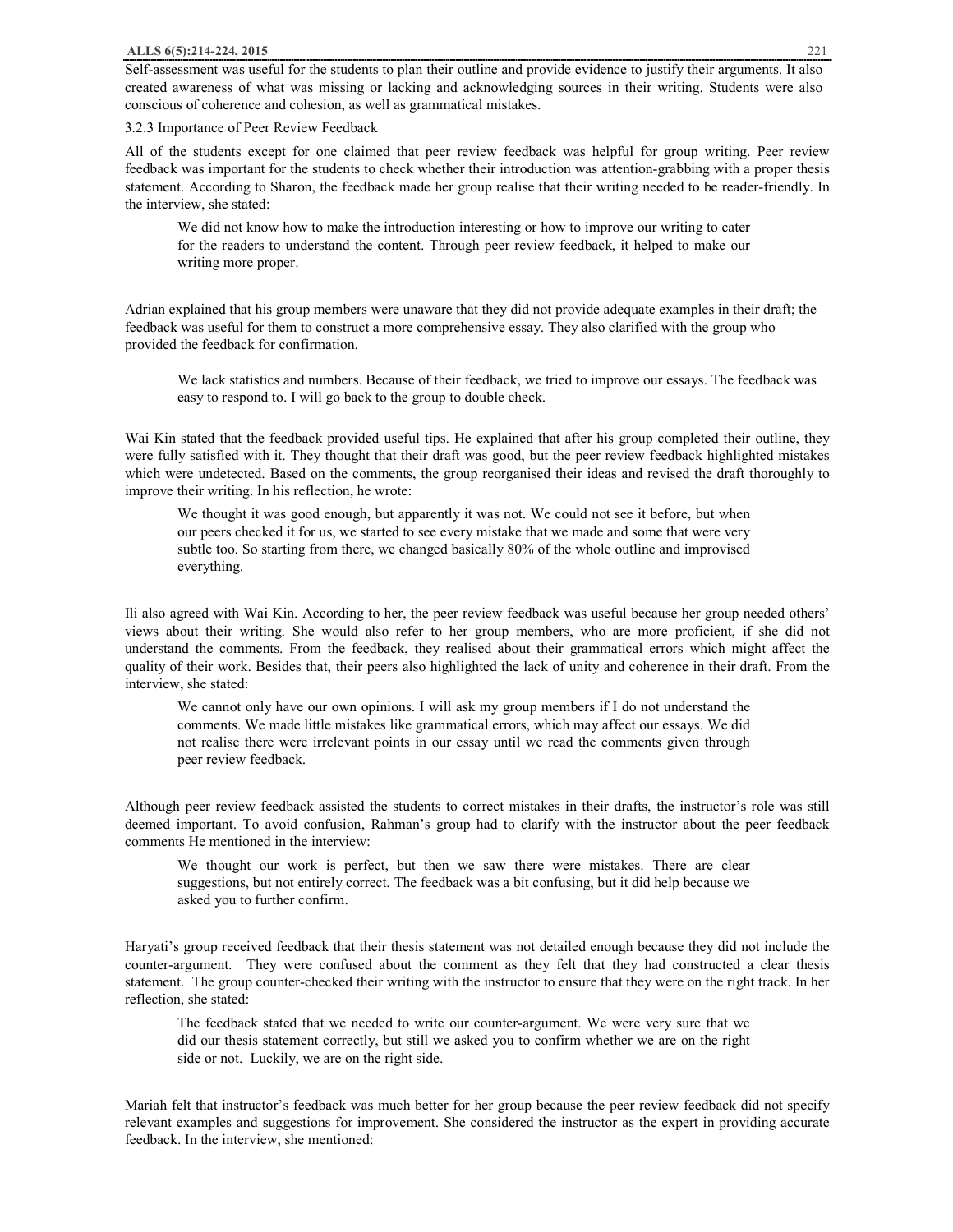They did not really comment on our essays. When we received the comments, we were confused because we did not understand what they meant. We did not really pay much attention to their feedback, but depend on your feedback more.

From the peer review feedback, the students learned to improve their writing by taking into account the responses of actual and anticipated readers. Although it was beneficial for most of the students, some suggestions and examples given were not clear enough. Therefore, the students had to refer to the instructor for confirmation.

The findings of this study are consistent with Hubert's (2010) findings, whereby students like collaborative learning, prefer having specific roles and learn better when the group functions cohesively. It also concurs with Lam's (2010) study which shows that students' linguistic awareness is heightened when they revise their work and self-assessment serves as a tool for monitoring strategies used during the writing process.

#### **4. Conclusion**

Students' writing performance improved as a result of self-assessment and group work. Their post-treatment essays show maturity in thinking, wider range of vocabulary, proper language use and better organisation. Consistent assessment of their work has heightened their awareness and consciousness of mistakes made. By engaging in group discussion, they have the opportunity to look at things from different perspectives with their members who are from different cultural backgrounds and level of proficiencies. Some of the weaker students demonstrated increased cognitive development while better students gained from the deliberation of ideas. Through group work, the students also have developed social skills when they are opened to criticism, learn to negotiate and be independent of the instructor. These skills are vital in developing learner autonomy.

Students have become competent to respond to the comments received from peer review feedback to construct a more reader-friendly essay. On the other hand, when the students evaluate their peer's draft, their thinking becomes more critical and analytical. They also avoided the mistakes made by their peers. Therefore, self-assessment as well as giving and receiving feedback should be integrated as part of the writing process. Nonetheless, the role of the teacher as a facilitator is necessary when students do not have the experience to assess their work accurately and proficiency to provide good feedback.

Based on the findings of the study, a few recommendations are suggested for future studies. A longer duration of time and a larger sample of students will yield more in-depth findings. Self-assessment should be used in individual essay writing, so that students are able to assess their writing process individually and gauge how they fare throughout the various stages. Topics of essays should be carefully chosen and familiar to students' experiences, so that the students are able to relate to it. The self-assessment used in this study is suited for argumentative essay. Future researchers could develop a similar comprehensive self-assessment checklist for other types of essays.

# **References**

Bardine, F., & Fulton, P. (2008). Analyzing the benefits of revision memos during the writing and revision process. *The Clearing House, 81*(4), 149-54.

Butler, J. A., & Britt, M. A. (2011). Investigating instruction for improving revision of argumentative essays. *Written Communication, 28*(1), 70–96.

Celce-Murcia, M. (2001). *Teaching English as a second or foreign language* (3th ed.). Boston: Heinle & Heinle.

Cheng, F., & Chen, Y. (2009). Taiwanese argumentation skills: Contrastive rhetoric perspective. *Taiwan International ESP Journal, 1*(1), 23-50.

Cohen, J. (1988). *Statistical power analysis for the behavioral sciences* (2nd ed.). Hillsdale, NJ: Erlbaum.

Creswell, J. W. (2014). *Research design: Qualitative, quantitative, and mixed methods approaches* (4th ed*.).* Thousand Oaks: Sage.

Hinkel, E. (2002). *Second language writers' text*. Mahwah, NJ: Erlbaum.

Hubert, J. (2010). Collaborative learning and self-assessment through reflective writing. *The International Journal of Learning, 17*(5), 385-398.

Jacobs, H., Zingraf, S., Wormuth, D., Hartfiel, V. F., & Hughey, J. (1981). *Testing ESL composition: A practical approach.* Rowley, MA: Newbury House Publishers.

Khodadady, E., & Khodabakhshzade, H. (2012). The effect of portfolio and self-assessment on writing ability and autonomy. *Journal of Language Teaching and Research, 3(*3), 518-524.

Lam, R. (2010). The role of self-assessment in students' writing portfolios: A classroom investigation. *TESL Reporter, 43*(2), 16-34.

Lantolf, J.P., & Thorne, S.L. (2006). *Sociocultural theory and the genesis of second language development*. Oxford: Oxford University Press.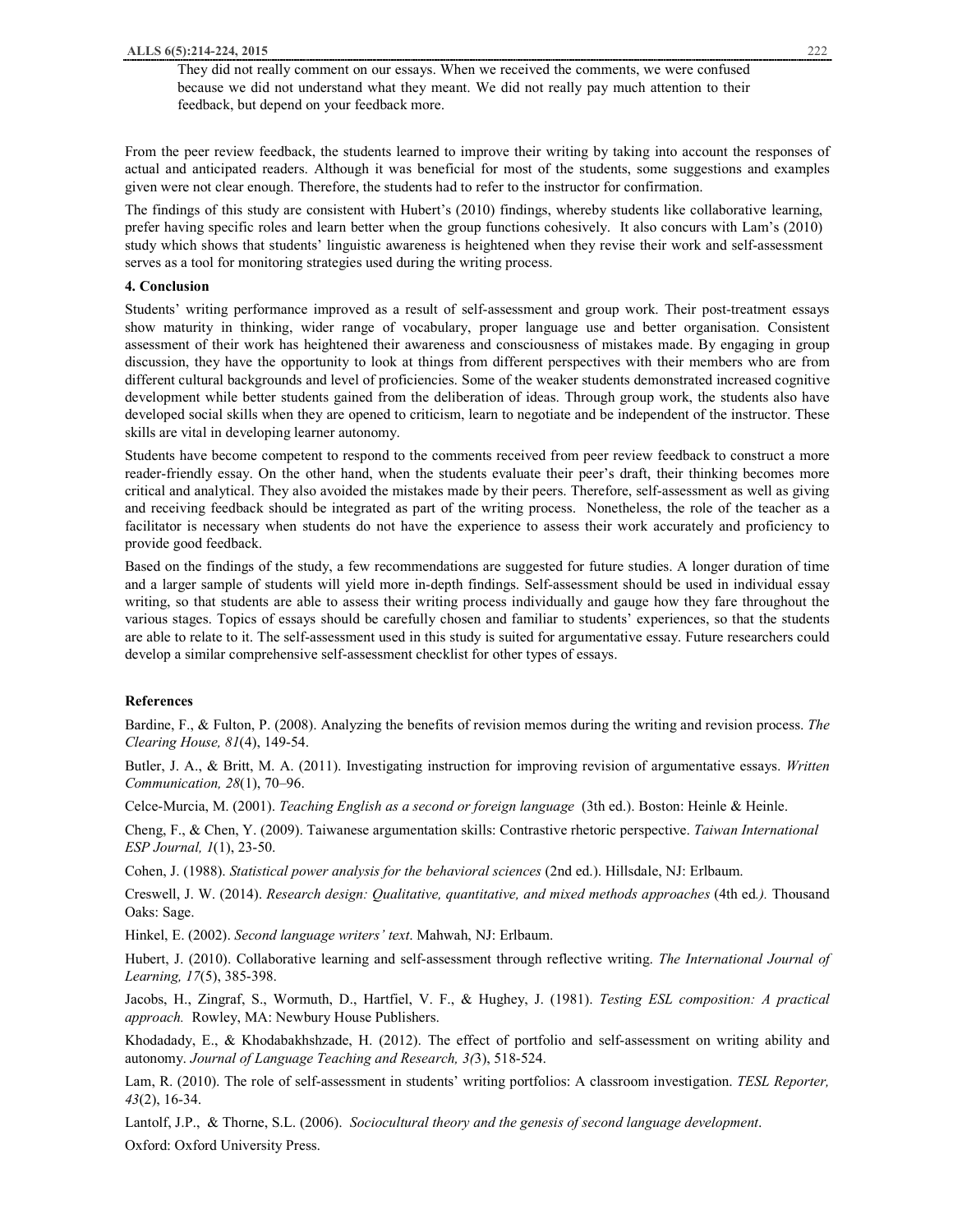Nielsen, K. (2012). Self-assessment methods in writing instruction: a conceptual framework, successful practices and essential strategies. *Journal of Research in Reading,* 1-16*.*

Nimehchisalem, V., Yoong, D. S. C., Kaur, S. J. S., Siti Zaidah, Z., Norouzi, S., & Sheren, K. (2014). A self-assessment checklist for undergraduate students' argumentative writing. *Advances in Language and Literary Studies, 5*(1), 2203- 4714.

Storch, N. (2005). Collaborative writing: Product, process and students' reflections. *Journal of Second Language Writing, 14*, 153-173.

Vickers, C., & Ene, E. (2006). Grammatical accuracy and learner autonomy in advanced writing. *English Language Teaching Journal, 60*(2), 109-116.

Wenger, E. (1998). *Communities of practice: Learning, meaning and identity.* Cambridge: Cambridge University Press.

Wigglesworth, G., & Storch, N. (2012). What role for collaboration in writing and writing feedback. *Journal of Second Language Writing, 21*, 364-374.

# **Appendix A**

*Self-assessment Checklist for English as a Second Language Argumentative Writing* 

Based on the theories of language learning and teaching, this checklist has been developed to help you in writing argumentative papers. The checklist items have been divided into three sections, *before writing*, *while writing*, and *after writing*. In front of the items that you have followed or will consider, check the cell under 'Done' or 'Pending', respectively. You may decide to ignore some of the items depending on the task by checking the cell under 'Not applicable'.

Before Writing

| <b>Item</b>   |                                                      | Done | Pending | <b>Not</b><br>applicable |
|---------------|------------------------------------------------------|------|---------|--------------------------|
|               | Review related texts.                                |      |         |                          |
|               | List a few arguments related to the topic.           |      |         |                          |
| $\mathcal{R}$ | Keep only the strong arguments that you can write to |      |         |                          |
|               | support.                                             |      |         |                          |
|               | List a few counter-arguments.                        |      |         |                          |
| -5            | Keep only the counter-arguments that you can refute. |      |         |                          |
| 6             | Consider how different people from different         |      |         |                          |
|               | backgrounds would argue for or against this topic.   |      |         |                          |
|               | Based on these items, plan the content of your       |      |         |                          |
|               | paragraphs.                                          |      |         |                          |

While Writing

| <b>Item</b>    |                                                       | Done | Pending | <b>Not</b> |
|----------------|-------------------------------------------------------|------|---------|------------|
|                |                                                       |      |         | applicable |
| 1              | Draft the body paragraphs first. You do not have to   |      |         |            |
|                | start with the introduction.                          |      |         |            |
| $\overline{2}$ | Write following your plan.                            |      |         |            |
| 3              | Avoid plagiarism. Acknowledging the source if         |      |         |            |
|                | you are quoting.                                      |      |         |            |
| 4              | Every idea should be related to the topic.            |      |         |            |
| 5              | Present the content effectively.                      |      |         |            |
| 5.1            | Make a claim to your argument.                        |      |         |            |
| 5.2            | Provide strong evidence to support every claim.       |      |         |            |
| 5.3            | Elaborate on the link between your claim and          |      |         |            |
|                | evidence if you anticipate it may not be clear for    |      |         |            |
|                | your reader.                                          |      |         |            |
| 5.4            | Back up the link between the claim and evidence if    |      |         |            |
|                | you anticipate it may be questioned by the reader.    |      |         |            |
| 5.5            | Anticipate rebuttals and provide proof for rejecting  |      |         |            |
|                | them.                                                 |      |         |            |
| 5.6            | Use qualifiers (e.g., certainly) to show the strength |      |         |            |
|                | of arguments.                                         |      |         |            |
| 6              | Organize your ideas.                                  |      |         |            |
| 6.1            | Present your arguments in the body paragraphs.        |      |         |            |
| 6.2            | Present your counter-arguments in the body            |      |         |            |
|                | paragraphs.                                           |      |         |            |